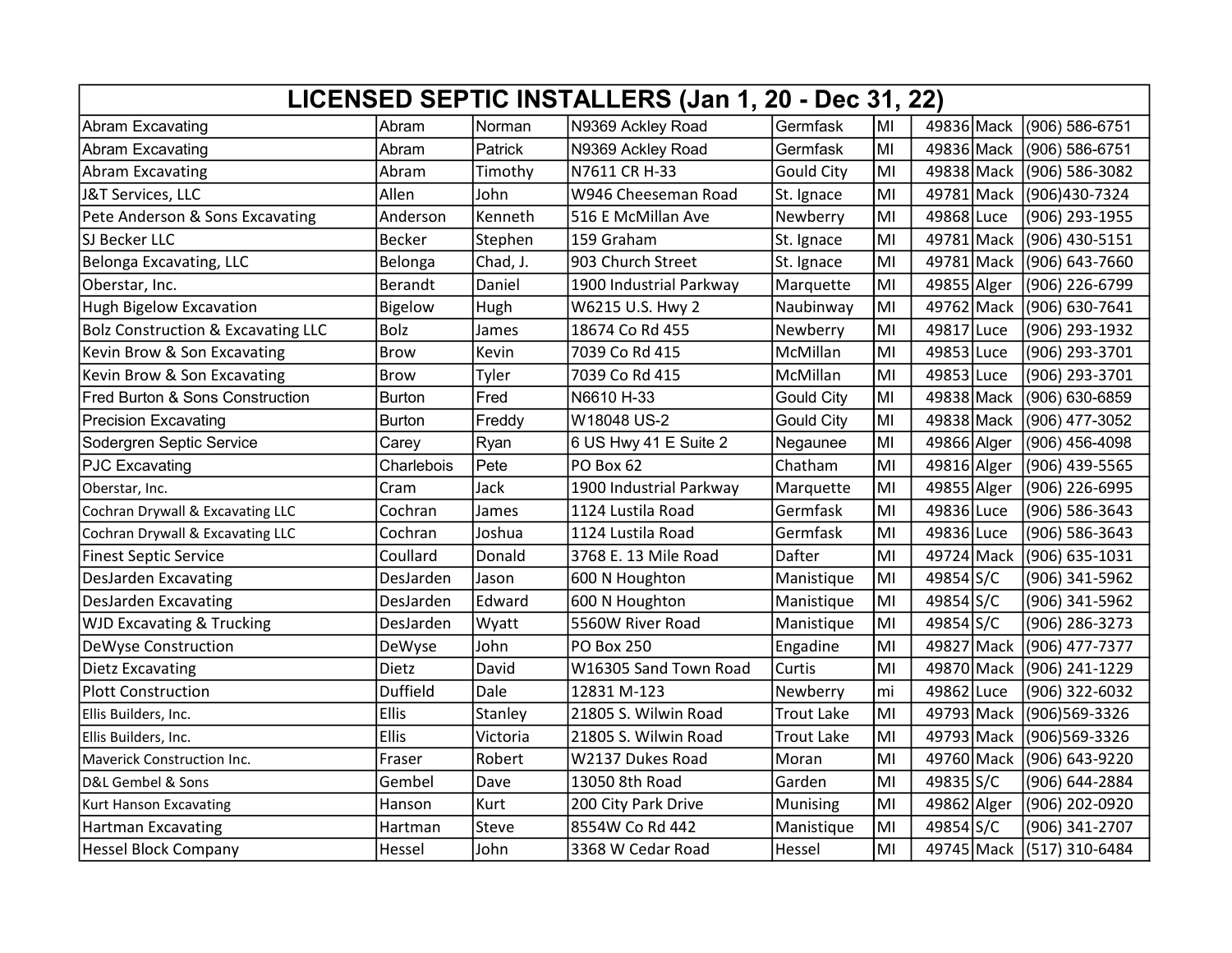| LICENSED SEPTIC INSTALLERS (Jan 1, 20 - Dec 31, 22) |             |              |                        |                    |    |             |  |                |
|-----------------------------------------------------|-------------|--------------|------------------------|--------------------|----|-------------|--|----------------|
| Northern Excavating                                 | Hines       | Edward       | P.O. 373               | Munising           | MI | 49862 Alger |  | (906) 202-2602 |
| Paul's Plumbing & Appliance                         | Hoholik     | Paul         | 152 River Street       | Manistique         | MI | 49854 S/C   |  | (906) 341-5536 |
| <b>Great Lakes Excavating</b>                       | Hough       | Robert       | P.O. Box 324           | Rudyard            | MI | 49780 Mack  |  | (906) 478-6091 |
| Vern Huyck Trucking, Inc.                           | Huyck       | Jon          | 19879 S. M-129         | Pickford           | MI | 49774 Mack  |  | (906) 647-7952 |
| Lajeunesse Trucking & Excavating                    | LaJeunesse  | <b>Bob</b>   | 407 Little Lake Road   | Marquette          | MI | 49855 Alger |  | (906) 249-1900 |
| Joseph Lakosky, LLC                                 | Lakosky     | Joseph       | 10502W Government Road | Manistique         | MI | 49854 S/C   |  | (906) 573-2783 |
| <b>Hessel Block Company</b>                         | Landreville | Andrew       | 3334 N 3 Mile Road     | Hessel             | MI | 49745 Mack  |  | (906) 430-1461 |
| A-1 Septic Tank Service                             | LeDuc       | Robert       | 10106 Bay Shore Dr     | Rapid River        | MI | 49878 Alger |  | (906) 428-1700 |
| Serra Saginaw                                       | Leibinger   | Robert       | 4200 Bay Road          | Saginaw            | MI | 48603 Mack  |  | (989) 790-0800 |
| <b>Gerou Excavating</b>                             | Luckey      | Thomas       | <b>PO Box 539</b>      | Munising           | MI | 49862 Alger |  | (906) 387-2389 |
| Kimar's Resort                                      | Maxon       | Roy          | P.O. Box 145           | AuTrain            | MI | 49806 Alger |  | (906) 202-9153 |
| <b>Eric McKerchie Contracting</b>                   | McKerchie   | Eric         | 6793 E. McKerchie Road | Sault Ste. Mar MI  |    | 49783 Mack  |  | (906) 632-9515 |
| <b>Bob Myers Excavating</b>                         | Myers       | Michael      | 8111 Hammel Road       | Brighton           | mi | 48116 Alger |  | (810) 231-2044 |
| <b>Helmer Home Center</b>                           | Newhouse    | Timothy      | 6670 Center Ave.       | Newberry           | MI | 49868 Luce  |  | (906) 440-3706 |
| Ocko & Sons                                         | Ocko        | Richard      | W13958 Park Ave        | Engadine           | MI | 49827 Mack  |  | (906) 477-6387 |
| Ocko & Sons                                         | Ocko        | Mike         | W13958 Park Ave        | Engadine           | MI | 49827 Mack  |  | (906) 477-6387 |
| Olsen & Olsen Building Contractors, Inc             | Olsen       | Steven       | 720 Deer Street        | Manistique         | MI | 49854 S/C   |  | (906) 341-3550 |
| Scott Palmgren Excavating                           | Palmgren    | Scott        | 1270B Hwy 2 & 41       | <b>Bark River</b>  | MI | 49807 Alger |  | (906) 280-3475 |
| <b>Alger Septic Systems</b>                         | Passinault  | Tom          | N3421 16 Mile Lake Rd  | Munising           | MI | 49862 Alger |  | (906) 387-5176 |
| 405 Excavating                                      | Patrick     | D. Kurt      | 2856 Co Rd 405         | Newberry           | MI | 49868 Luce  |  | (906) 322-5763 |
| R.M. Petrie Builders & Sons LLC.                    | Petrie      | David        | B 8837 H-33            | Curtis             | MI | 49820 Mack  |  | (906) 586-3825 |
| Island Contractors, Inc                             | Schlund     | Brandon, J   | 200 W Huron Drive      | Pointe Aux PirMI   |    | 49775 Mack  |  | (231) 634-7500 |
| Peters Sand & Gravel Inc.                           | Schroeder   | Keith        | W14072 Linck Road      | Engadine           | MI | 49827 Luce  |  | (906) 630-6866 |
| <b>Brent Sharpe Construction</b>                    | Sharpe      | <b>Brent</b> | HC 01 Box 907          | Bois Blanc IslaMI  |    | 49775 Mack  |  | (231)420-1115  |
| Rudy Sherlund Inc.                                  | Sherlund    | Ross         | 341 N M 129            | Cedarville         | MI | 49719 Mack  |  | (906) 484-3584 |
| <b>Northfork Construction</b>                       | <b>Skok</b> | Brian A.     | 5665W US Highway 2     | Manistique         | MI | 49854 S/C   |  | (906) 341-3445 |
| <b>Superior Resource Solutions</b>                  | Stoll       | Gregg        | 1003N McKilligan Sub   | Manistique         | MI | 49854 S/C   |  | (906) 341-5013 |
| Swanson Builders, Inc                               | Swanson     | Kevin        | 212 Bear St            | Manistique         | MI | 49854 S/C   |  | (906) 450-4784 |
| Wolf Creek Redi-Mix                                 | Swift       | Timothy      | P.O. Box 331           | <b>Grand Maris</b> | MI | 49839 Alger |  | (906) 494-2211 |
| Don Verbrigghe Excavating, Inc                      | Verbrigghe  | Don          | P.O. Box 260           | Chatham            | MI | 49816 Alger |  | (906) 439-5419 |
| Whitman Contracting, LLC                            | Whitman     | David        | 7593W Whtiman Road     | Manistique         | MI | 49854 S/C   |  | (906) 341-6069 |
| Whitman Contracting, LLC                            | Whitman     | Sandy        | 7593W Whtiman Road     | Manistique         | MI | 49854 S/C   |  | (906) 341-6069 |